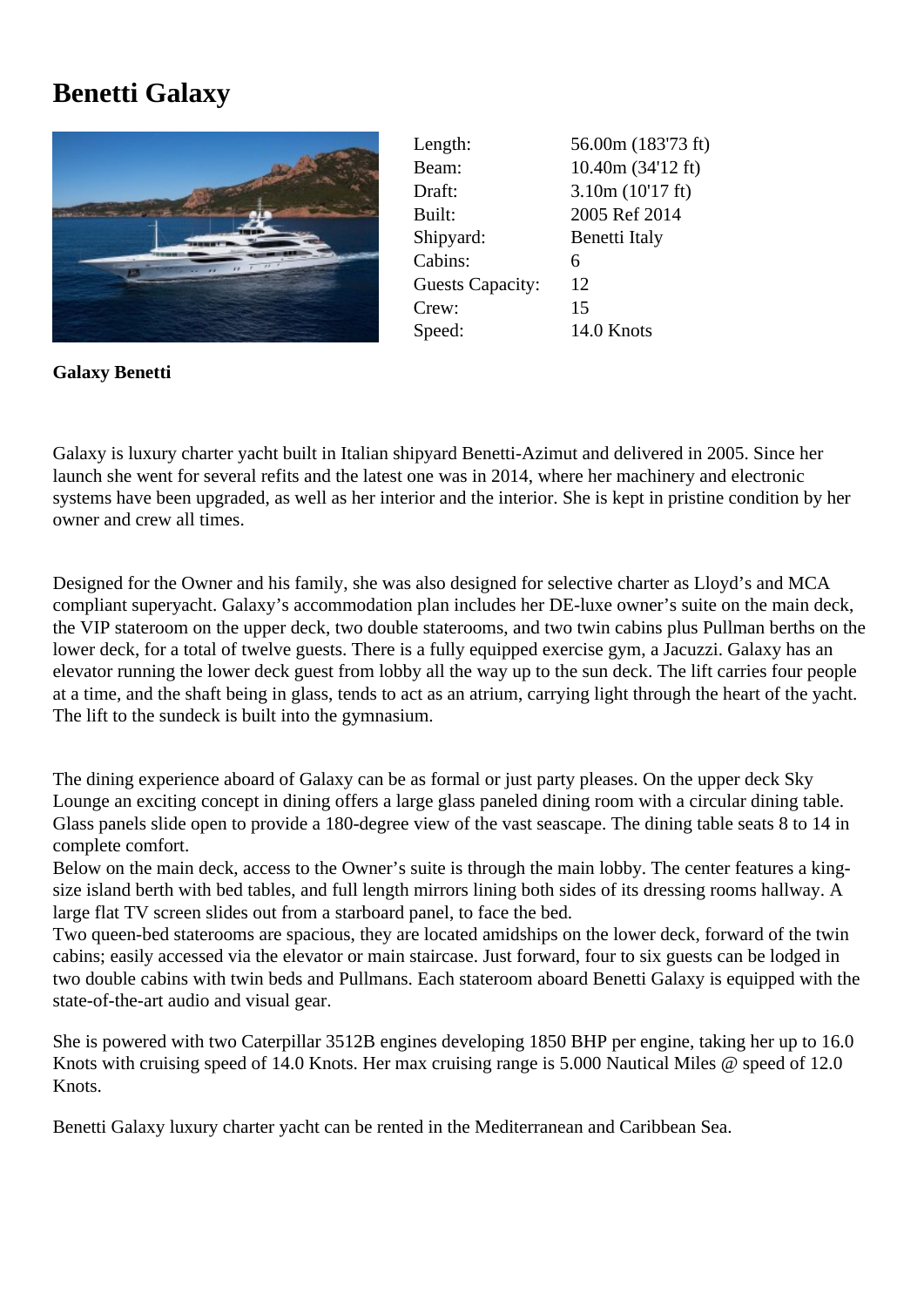## **Technical Specifications:**

LOA: 56.00m (183'73 ft) Beam: 10.40m (34'12 ft) Draft: 3.10m (10'17 ft) Built: 2005 Refitted: 2014 Flag: Cayman Islands Builder: Benetti Italy Exterior Styling: Stefano Natucci Interior Styling: Stefano Natucci/Rose Tarlow Classification: Lloyd's Register MCA Compliant: Yes Displacement: 805 T GT: 893 T Hull Material: Steel Superstructure: Aluminum Engines: 2 x Caterpillar 3512B - 1850 BHP Generators: 2 x Kilopak 200 kW 1 x Caterpillar 30 kW Fuel consumption: 453 Liters/Hr Fuel Capacity: 130.000 Liters Fresh Water Capacity: 20.000 Liters Bow Thruster: Vosper Water-maker: Yes - Idromar Stabilizers: Yes - Vosper Air Condition: Yes - Entire yacht with individual cabin controls Max Speed: 16.0 knots Cruise Speed: 14.0 knots Range: 5.000 NM @ 12.0 Knots of speed Cabins:  $6(4 \times \text{double} + 2 \times \text{twin cabins})$ Guests: 12 Crew: 15 WiFi **Jacuzzi** Elevator GYM

## **Tenders and Sea toys:**

1 x Tender Whitmarsh 7.10m Custom 2 x Yamaha VXR Jet Skis 2 x Sea Bobs Cayago L7 2 x Inflatable kayaks 2 x Inflatable SUP - Stand-Up Paddle boards 2 x Wake boards 1 x Fly board Water skis Scuba-pro Diving gear (RDV ONLY)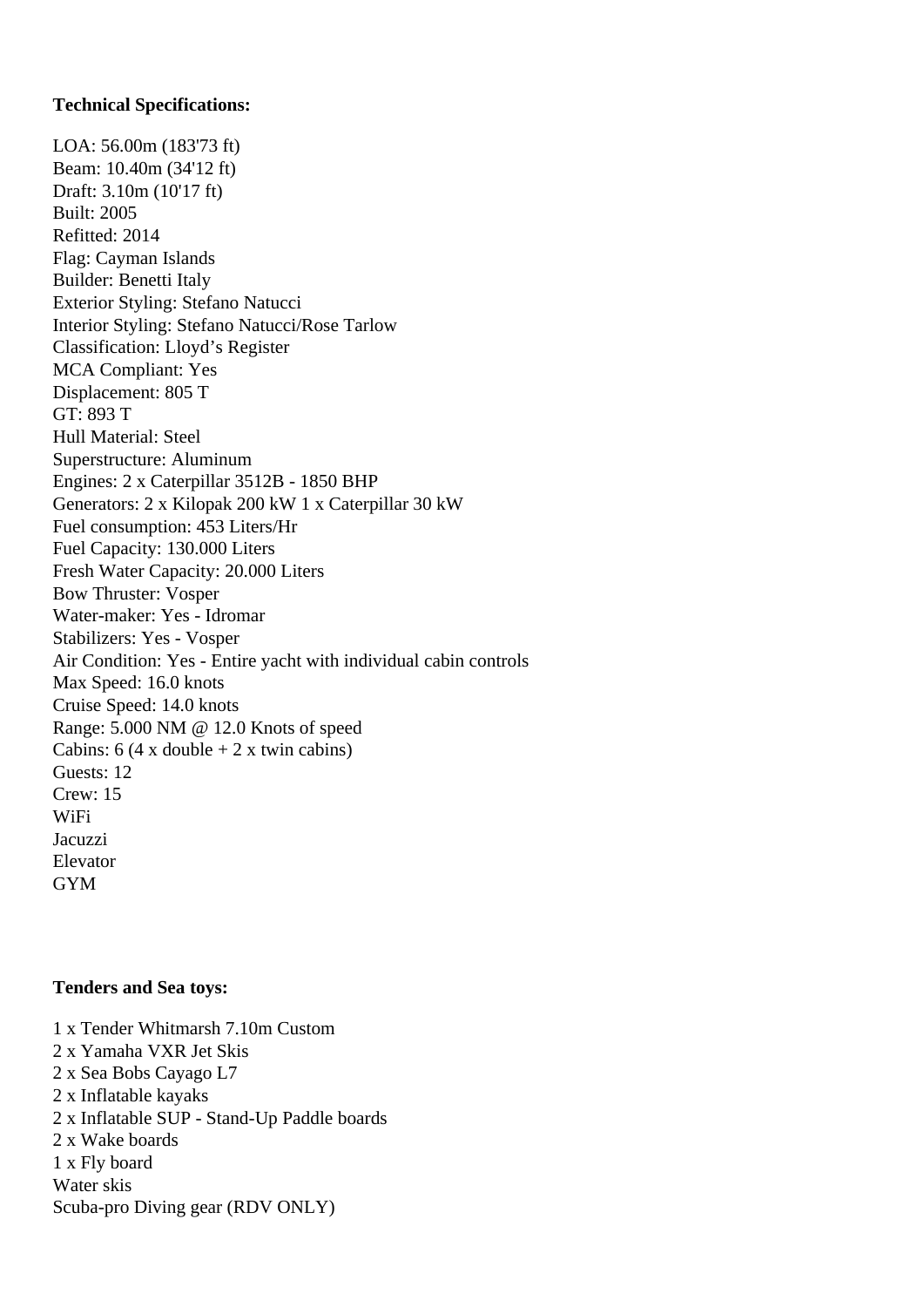Images